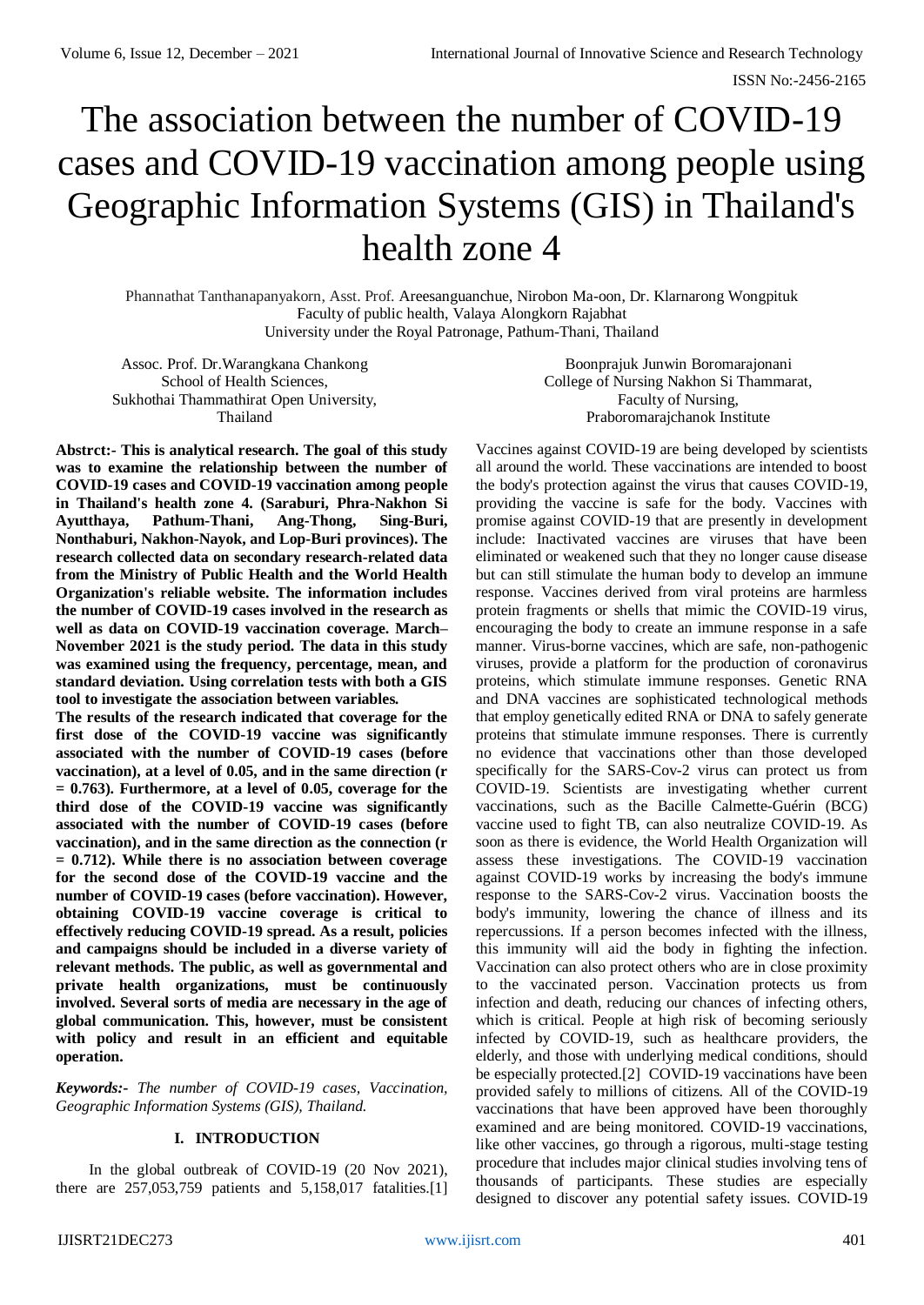vaccinations, like any other vaccine, can have adverse effects, the majority of which are minor to moderate and recover on their own within the next few days. Clinical research results have suggested that more severe or long-lasting adverse effects are possible. Vaccines are assessed for harmful effects.[3] COVID-19 booster vaccination information will be added to COVID-19 passes for out-of-state travel in the United Kingdom. At this time, it will not be added to domestic travel passes, and only passengers who have obtained a booster or third dose vaccine will be eligible. On November 19, 2021, the British National Health Service (NHS) COVID-19 access card will disclose vaccination status. The Republic of the Philippines will allow travelers who have gotten the full COVID-19 vaccine to enter the country. Tourists from lowepidemic-risk nations are welcome to visit the country as soon as possible. The Federal Republic of Germany has re-enacted COVID-19 control measures aimed at people who have not been vaccinated. It requires people who use public transportation and work in certain places to provide evidence of a COVID-19 vaccination or proof of recovery from infection or a negative test result. In addition, activities in public areas such as sporting events, cultural events, and restaurant sit-downs are only allowed for vaccinated or recently recovered people. While Thailand has the COVID-19 situation (16 November 2021), it was found that the number of infected people across the country in the past 2 weeks tends to decline continuously. This has started to decline since mid-August 2021, with an average daily number of 20,000 cases per day. The results of tracking the trend of the number of infected by province, found that the number of provinces with the trend of daily infections decreased in total of 49 provinces. In addition, it was found that 25 provinces with a tendency to increase the number of daily cases of infection were 25 provinces. The results of the analysis of vaccination coverage in these provinces revealed that the coverage of the first dose vaccination was less than 70 % (the maximum percentage was 67.24, the lowest was 40.12%). While coverage for the second dose was less than 55%, the highest was 53.32%, and the lowest was 31.84%. The situation of COVID-19 in Thailand's health zone 4 found that the number of cases is as follows: Nonthaburi 58,881 cases, PathumThani 39,308 cases, PhraNakhon Si Ayutthaya 30,941 cases, Saraburi 31,548 cases, Lop Buri 17,344 cases, Sing Buri 3,307 cases, Ang Thong 10,838 cases, NakhonNayok 10,728 cases. While the coverage for the 1st dose of the COVID-19 vaccine is as follows: Nonthaburi Province 11.9%, PathumThani 3.7%, PhraNakhon Si Ayutthaya 3.6%, Saraburi 4%, Lop Buri 2.4%, Sing Buri 3.3%, Ang Thong 3%, NakhonNayok 4.2%. The coverage of the second dose of the COVID-19 vaccine is as follows: Nonthaburi 58.4%, PathumThani 72.8%, PhraNakhon Si Ayutthaya 61.5%, Saraburi 58.8%, Lop Buri 46.9%, Sing Buri 51.4%, Ang Thong 42.9%, NakhonNayok 47.9%. The coverage of the 3rd dose of the COVID-19 vaccine is as follows: Nonthaburi 66.6%, PathumThani 81.6%, PhraNakhon Si Ayutthaya 65.5%, Saraburi 62.2%, Lop Buri 50.4%, Sing Buri 55.5%, Ang Thong 52.6%, NakhonNayok 53.4%. However, Thailand's health zone 4 is a metropolitan area adjacent to Bangkok, which is an area of continuous COVID-19 outbreak. As an area of great importance to the Thai economy and with many important industrial zones, it is necessary to study the relationship between the number of

cases and the vaccination of the people. The goal of this project is to collect evidence to support the development of successful vaccination distribution programs.[1]

### **II. METHOD**

This is an analytical study. The purpose of this study was to study association between the number of COVID-19 cases and COVID-19 vaccination among people in Thailand's health zone 4 (Saraburi, Phra-Nakhon Si Ayutthaya, Pathum-Thani, Ang-Thong, Sing-Buri, Nonthaburi, Nakhon-Nayok, and Lop-Buri, Province). It is really the metropolitan region surrounding Bangkok that has a persistent COVID-19 epidemic. The goal of this study is to gather evidence to support the establishment of effective vaccine distribution strategies. This is congruent with findings from a study titled COVID-19 Vaccination Acceptance in the Canton of Geneva. The findings revealed that research participants who wanted to get vaccinated had a desire to protect themselves, their communities, and/or society, as well as their family or friends, against the risk of SARS-CoV-2 infection. The results showed that the number of patients was related to the number of vaccinations.[4] Similar to the findings supported the possibility of SARS-CoV-2 vaccination-based protection, as well as long-term high protection against COVID-19– associated hospitalization and mortality.[5] The study used secondary research-related data from agencies affiliated with the Ministry of Public Health and the World Health Organization's trustworthy website. The data includes information on the number of COVID-19 cases involved in the study as well as data on COVID-19 vaccination coverage. The frequency, percentage, mean, and standard deviation were used to examine the data in this study. Analyzing the association between variables using correlation tests and a GIS application.

#### **III. RESULT**

According to the research, the following is the COVID-19 situation in Thailand's health zone 4: In Figure 1 and 2, Nonthaburi had 58,881 cases, Pathum Thani had 39,308 cases, Phra Nakhon Si Ayutthaya had 30,941 cases, Saraburi had 31,548 cases, Lop Buri had 17,344 cases, Sing Buri had 3,307 cases, Ang Thong had 10,838 cases, and Nakhon Nayok had 10,728 cases. Nonthaburi Province has 11.9 percent coverage for the first dose of the COVID-19 vaccination, Pathum Thani has 3.7 percent, Phra Nakhon Si Ayutthaya has 3.6 percent, Saraburi has 4 percent, Lop Buri has 2.4 percent, Sing Buri has 3.3 percent, Ang Thong has 3 percent, and Nakhon Nayok has 4.2 percent, as shown in Figure 3 and 4. Nonthaburi has 58.4 percent coverage of the second dose of the COVID-19 vaccine, Pathum Thani has 72.8 percent coverage, PhraNakhon Si Ayutthaya has 61.5 percent coverage, Saraburi has 58.8 percent coverage, Lop Buri has 46.9 percent coverage, Sing Buri has 51.4 percent coverage, Ang Thong has 42.9 percent coverage, and Nakhon Nayok has 47.9 percent coverage, as indicated in Figure 5 and 6. Nonthaburi has 66.6 percent coverage for the third dose of the COVID-19 vaccine, Pathum Thani has 81.6 percent coverage, Phra Nakhon Si Ayutthaya has 65.5 percent coverage, Saraburi has 62.2 percent coverage, Lop Buri has 50.4 percent coverage, Sing Buri has 55.5 percent coverage,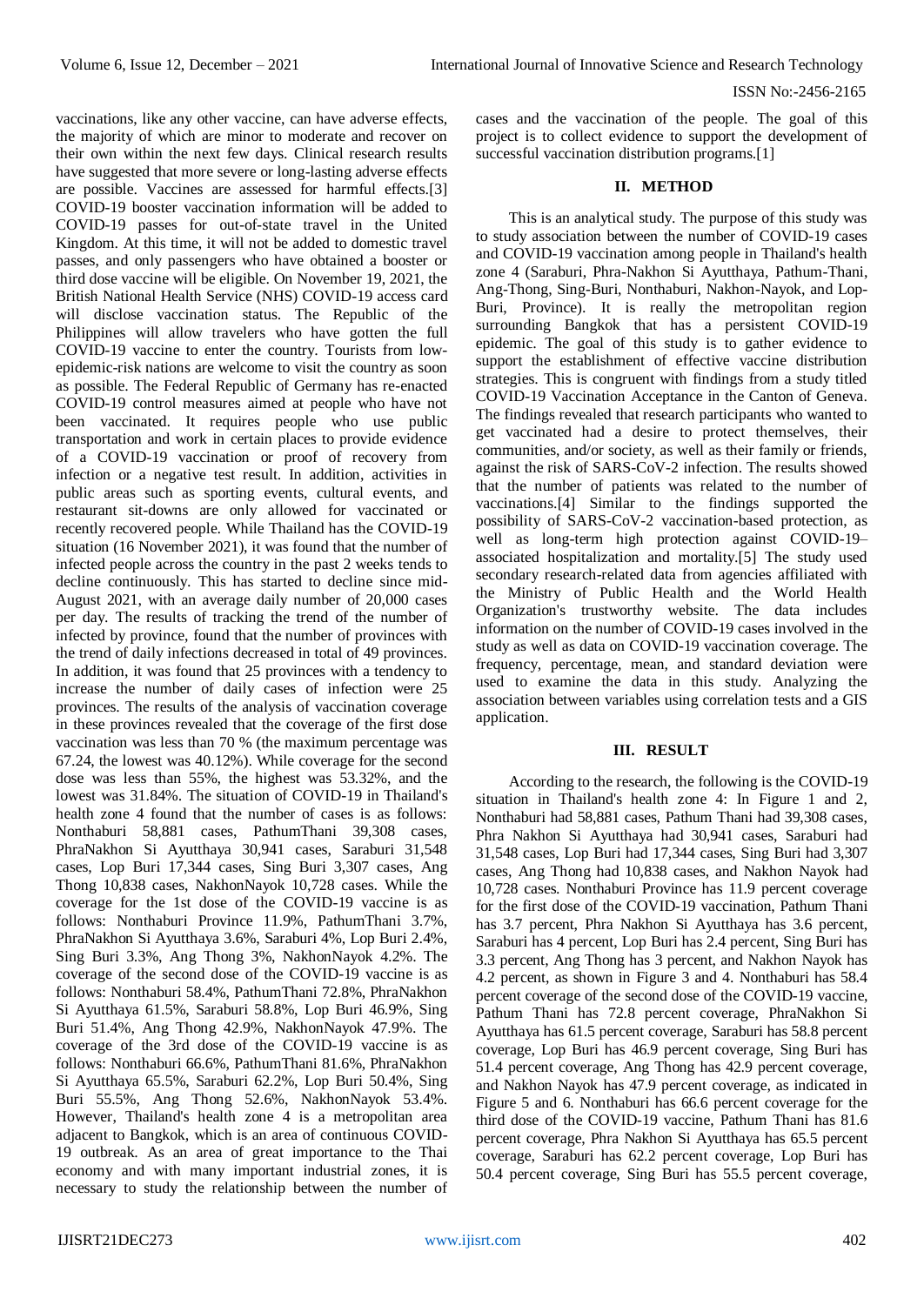Ang Thong has 52.6 percent coverage, and Nakhon Nayok has 53.4 percent coverage, as shown in Figure 7 and 8.



Fig. 1 : The COVID-19 situation in Thailand's health zone 4



Fig. 2 : Map: The patient of COVID-19 in Thailand's health zone 4



Fig. 3 : The coverage for the 1st dose of the COVID-19 vaccine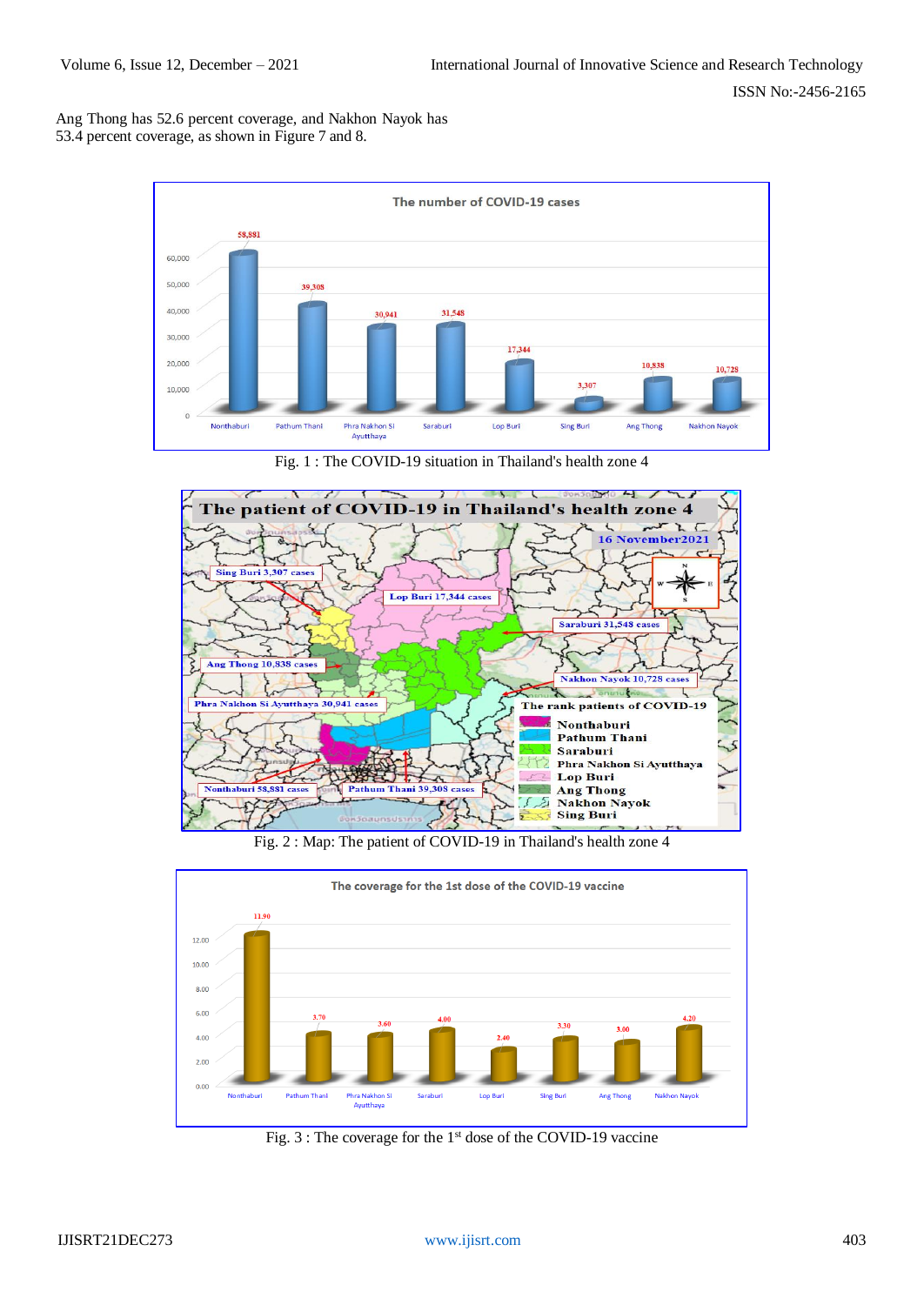

Fig. 4 Map: The coverage for the 1<sup>st</sup> dose of the COVID-19 vaccine



Fig. 5 : The coverage for the second dose of the COVID-19 vaccine



Fig. 6 Map: The coverage for the second dose of the COVID-19 vaccine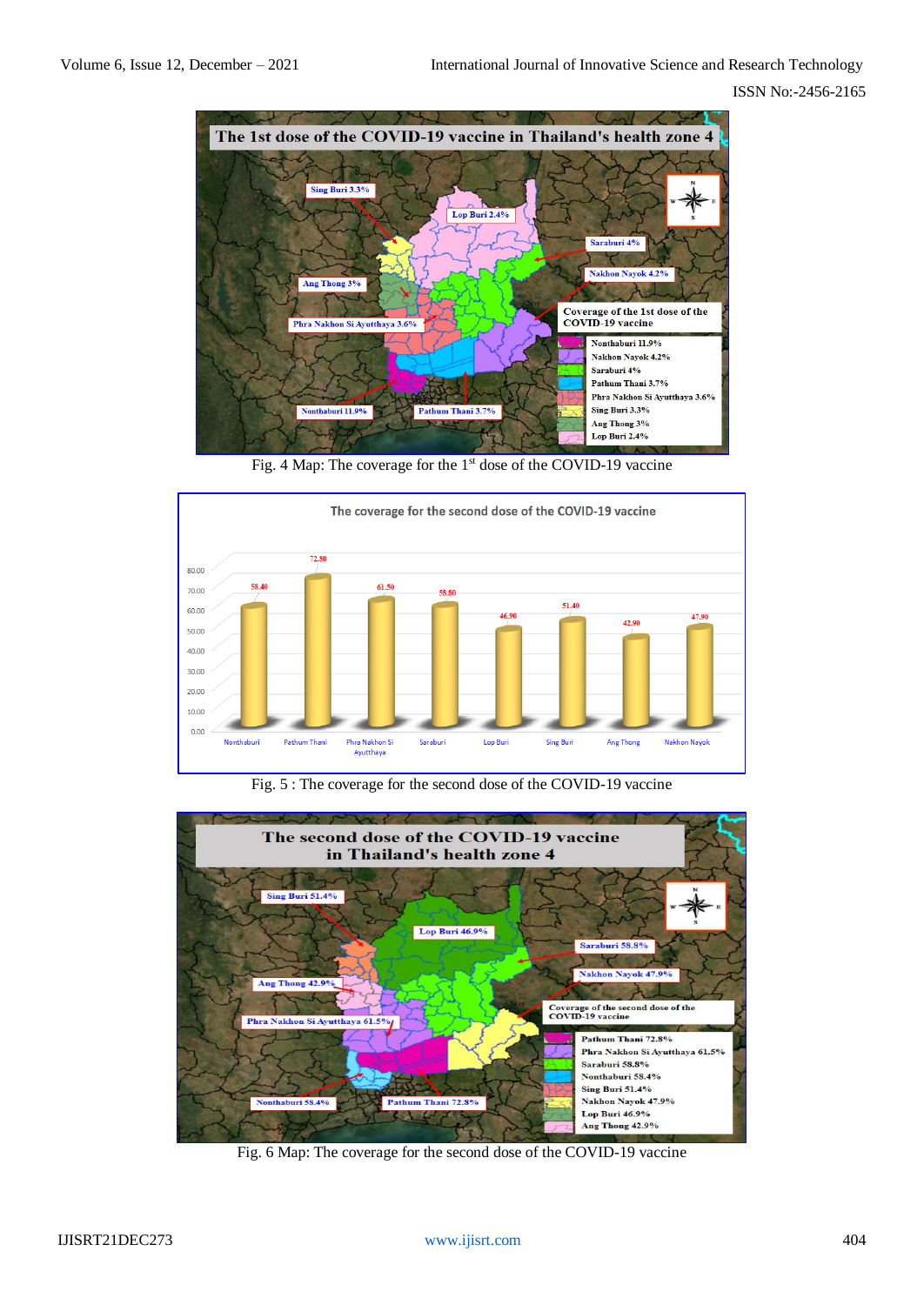

Fig. 7 : The coverage for the 3rd dose of the COVID-19 vaccine



Fig. 8 Map: The coverage for the 3rd dose of the COVID-19 vaccine

| <b>Factors</b>                                              | The number of COVID-19 cases<br>(Before vaccination) |                |                          |
|-------------------------------------------------------------|------------------------------------------------------|----------------|--------------------------|
|                                                             | Pearson<br>Correlation (r)                           | Sig.(2-tailed) | <b>Association level</b> |
| The coverage for the 1st dose of the<br>COVID-19 vaccine    | 0.763                                                | $0.028*$       | High level               |
| The coverage for the second dose of<br>the COVID-19 vaccine | 0.677                                                | 0.065          | No association           |
| The coverage for the 3rd dose of the<br>COVID-19 vaccine    | 0.712                                                | $0.047*$       | High level               |

Table 1 : Represents the relationship between coverage for the first, second, and third doses of the COVID-19 vaccine and the number of COVID-19 cases (before vaccination)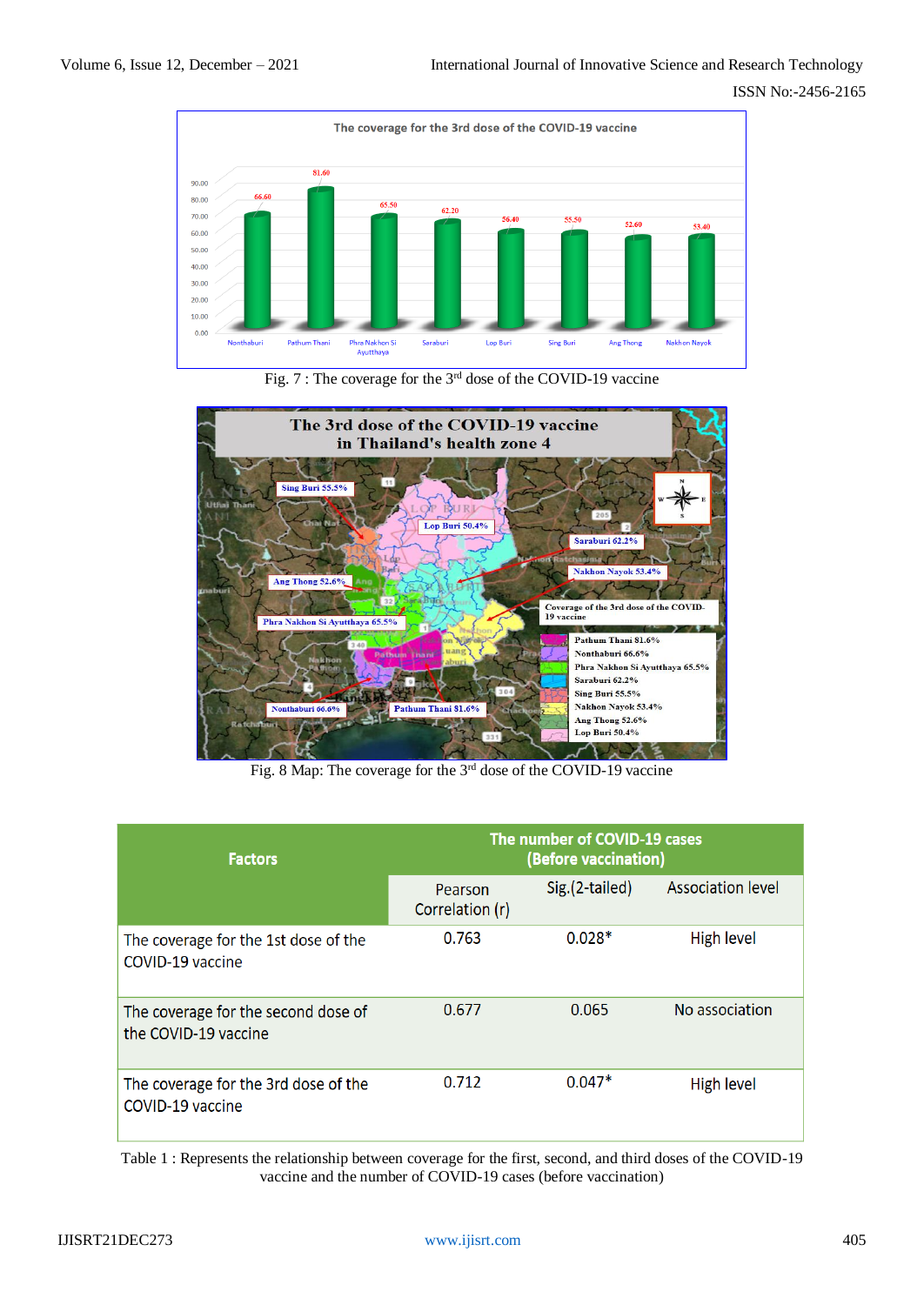#### ISSN No:-2456-2165

Using statistical correlation analysis, find out the relationship from table 1. The results indicated that coverage for the first dose of the COVID-19 vaccine was significantly associated with the number of COVID-19 cases (before vaccination), at a level of 0.05, and in the same direction (r  $= 0.763$ ). Furthermore, at a level of 0.05, coverage for the third dose of the COVID-19 vaccine was significantly associated with the number of COVID-19 cases (before vaccination), and in the same direction as the connection (r  $= 0.712$ ). While there is no association between coverage for the second dose of the COVID-19 vaccine and the number of COVID-19 cases (before vaccination).

## **IV. CONCLUSION AND DISCUSSION**

The study's findings demonstrated that, at a level of 0.05, and in the same direction, coverage for the first and third doses of the COVID-19 vaccine was strongly correlated with the number of COVID-19 cases (before vaccination). This might be linked to the increasing anxiety of COVID-19 patients in the recent past. As a result, people are paying greater attention to the COVID-19 vaccination, which is critical. It may also result from public relations and vaccination campaigns conducted by the Ministry of Public Health or Local Government Organizations. Concurrently, private health services provide another alternative for people to acquire vaccinations throughout the country. Furthermore, the government has made it clear that educational institutions, such as colleges and universities, must have a management system in place to guarantee that students obtain the necessary COVID-19 vaccinations. All of the aforementioned may be both direct and indirect effects of people obtaining COVID-19 vaccines. Consistent with the interplay between vaccination and social distancing strategies affects COVID19 population-level outcomes. The study provides insights into the factors that affect vaccination success. We find a strong interaction of vaccination effect on the proportion of hospitalizations. That may represent awareness before vaccination.[6] Similar to the role of information technology in the COVID-19 vaccination drive, an analysis of the COVID-19 global beliefs, behaviors, and norms survey The study discovered that vaccine receptivity is affected by norms. The results revealed that 65.06 percent of people worldwide are willing to get vaccinated, and a large majority of the population believes that the COVID-19 pandemic is a real threat to the community and that preventative actions, including vaccination programs, are necessary.[7] Consistent with COVID-19 vaccination acceptance in the canton of Geneva: a cross-sectional population-based study. The result showed that the participants that planned to be vaccinated expressed a wish to get back to normal and, protect themselves, their community, and their families or friends against the possibility of COVID-19 infection.[4]Consistent with strategies to support ontarians' capability, opportunity, and motivation for COVID-19 vaccination. The result showed that people who are already motivated to be vaccinated can overcome capability and opportunity concerns by receiving two doses of the COVID-19 vaccination using behavioral science-informed measures. These measures will be critical to achieving the aim of a fully vaccinated population.[8] Inconsistent with the study, a higher number of COVID-19

cases and fatalities in Israel phased with the start of the mass vaccination. As a result, the number of cases and the proportion of positive cases has increased since the vaccinations began. It was also discovered that public relations through the media would be beneficial following the COVID-19 vaccination.[9] COVID-19 might lead to a greater respect for vaccinations. However, surveys indicate a split in attitudes, with around 20% of Americans proactively rejecting any COVID-19 vaccination, owing in part to poor risk communication. While healthcare professionals (HCPs) will be heavily relied on to increase COVID-19 vaccine uptake, and while 70% of Americans obtain vaccination information from HCPs, 84% rely on peer networks.[10]

However, obtaining COVID-19 vaccine coverage is critical to effectively reducing COVID-19 spread. As a result, policies and campaigns should be integrated into a variety of relevant methods. The public, as well as public and private health organizations, must be involved on an ongoing basis. In the age of global communication, several types of media are essential. This must, however, be compatible with policy and result in efficient and equitable functioning. However, obtaining COVID-19 vaccine coverage is critical to effectively reducing COVID-19 spread.

## **V. ACKNOWLEDGMENT**

The research team wishes to express their gratitude to the President and other leaders of Valaya Alongkorn Rajabhat University under royal patronage. Thank you to the Dean of the Faculty of Public Health and other faculty members who provided helpful about research. We would like to thank all the faculty and employees at the Faculty of Public Health for their support and facilitation in a variety of sectors. We'd like to thank our friends for their advice, support, and encouragement during the research.

## **REFERENCES**

- [1.] Department of disease control. Viral pneumonia [Internet]. Ministry of Public Health, Thailand; 2021 [cited 2021 Nov 15]. Available from: https://ddc.moph.go.th/viralpneumonia/file/situation/sit uation-no687-201164.pdf
- [2.] World Health Organization. Coronavirus disease (COVID-19) questions and answers on vaccine [Internet]. World Health Organization, Thailand; 2021 [cited 2021 Nov 18]. Available from: https://www.who.int/thailand/emergencies/novelcoronavirus-2019/q-a-on-covid-19/q-a-on-covid-19 vaccines
- [3.] World Health Organization. Coronavirus disease (COVID-19): Vaccines safety [Internet]. World Health Organization, Thailand; 2021 [cited 2021 Nov 18]. Available from: https://www.who.int/newsroom/questions-and-answers/item/coronavirus-disease- (covid-19)-vaccines-safety
- [4.] Wisniak A, Baysson H, Pullen N, Nehme M, Pennacchio F, Zaballa ME, Guessous I, Stringhini S, Specchio-COVID19 study group. COVID-19 Vaccination acceptance in the canton of Geneva: A